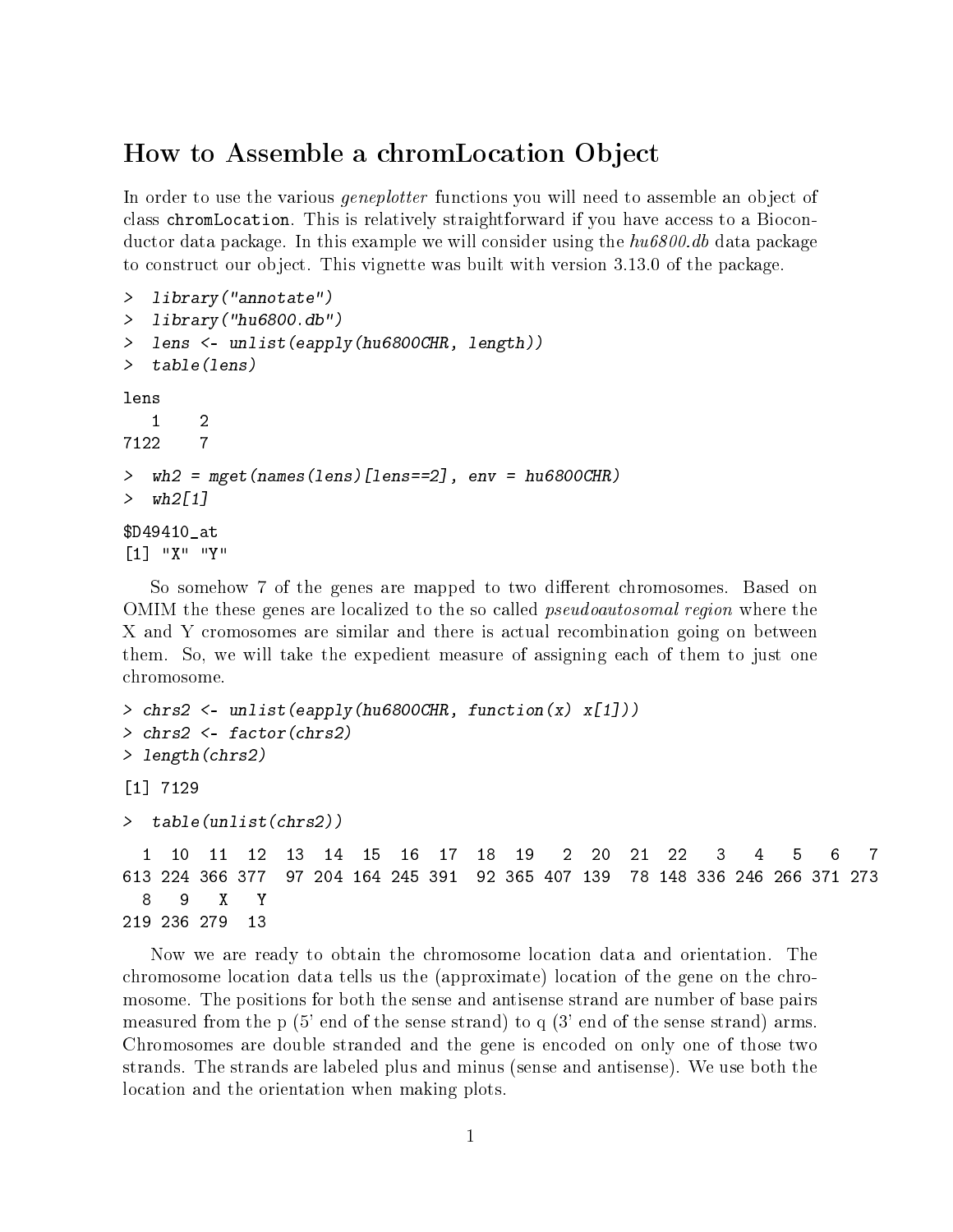```
> strand <- as.list(hu6800CHRLOC)
> splits <- split(strand, chrs2)
> length(splits)
[1] 24
> names(splits)
[1] "1" "10" "11" "12" "13" "14" "15" "16" "17" "18" "19" "2" "20" "21" "22"
[16] "3" "4" "5" "6" "7" "8" "9" "X" "Y"
\geq
```
Now we have processed the data and are ready to construct a new chromLocation object.

```
> newChrClass <- buildChromLocation("hu6800")
\geq
```
And finally we can test it by calling cPlot.

```
> library(geneplotter)
> cPlot(newChrClass)
>
```